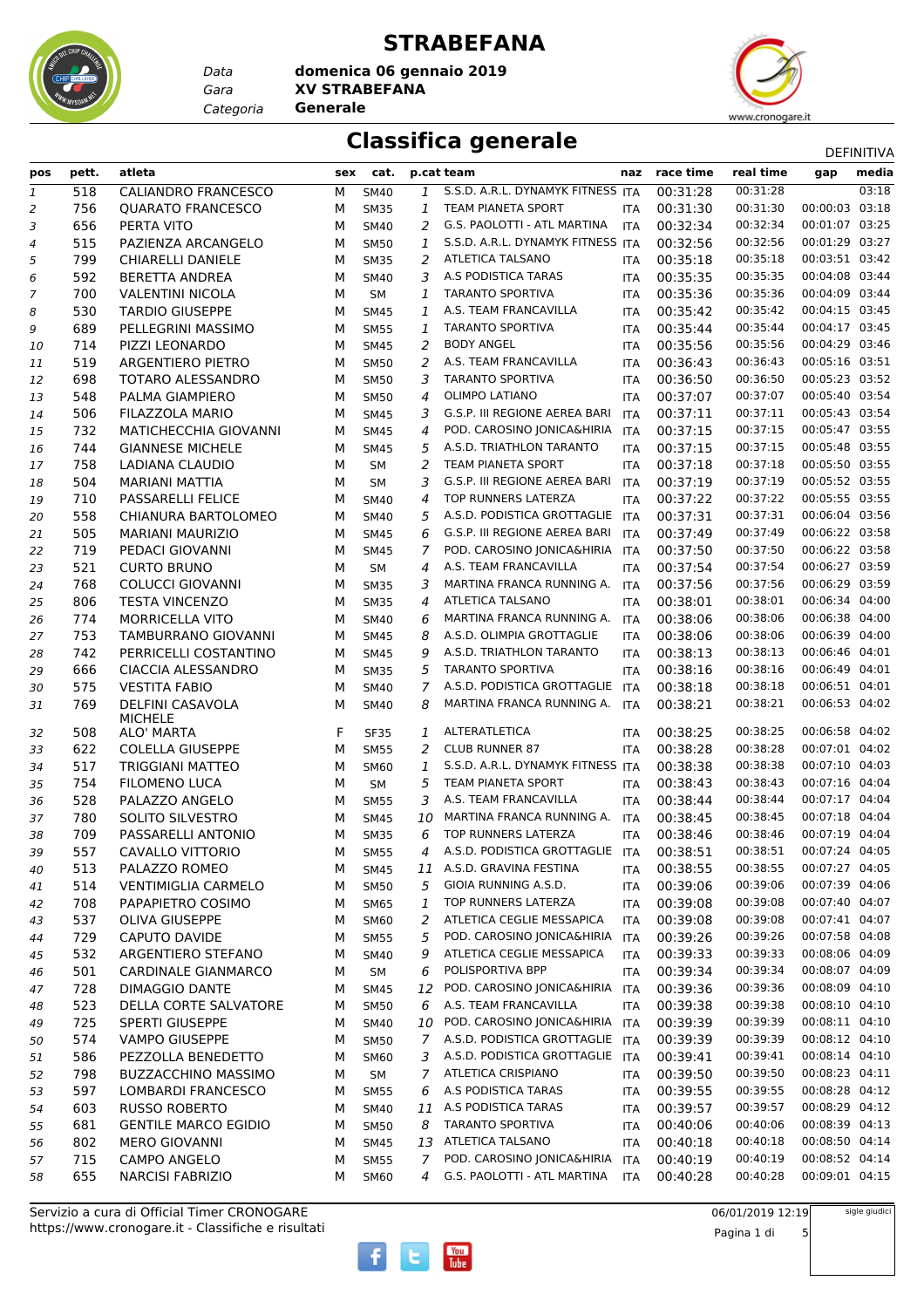# **Classifica generale** DEFINITIVA

| pos      | pett.      | atleta                                            | sex    | cat.                       |                     | p.cat team                                  | naz                      | race time            | real time            | media<br>gap                     |
|----------|------------|---------------------------------------------------|--------|----------------------------|---------------------|---------------------------------------------|--------------------------|----------------------|----------------------|----------------------------------|
| 59       | 722        | PICCINNI LUCA                                     | М      | <b>SM45</b>                | 14                  | POD. CAROSINO JONICA&HIRIA                  | <b>ITA</b>               | 00:40:31             | 00:40:31             | 00:09:04 04:15                   |
| 60       | 503        | AFFUSO ROCCO ALFREDO                              | M      | <b>SM55</b>                | 8                   | A.S.D. AMICI STRADA DEL                     | <b>ITA</b>               | 00:40:38             | 00:40:38             | 00:09:11 04:16                   |
| 61       | 687        | NICOLAU NICOLA                                    | M      | SM40                       | 12                  | <b>TARANTO SPORTIVA</b>                     | ITA                      | 00:40:40             | 00:40:40             | 00:09:12 04:16                   |
| 62       | 645        | PAGLIARA ANTONIO                                  | м      | <b>SM45</b>                | 15                  | ASD POD. FAGGIANO V.P.                      | <b>ITA</b>               | 00:40:40             | 00:40:40             | 00:09:13 04:16                   |
| 63       | 792        | LAFORNARA MICHELE                                 | м      | <b>SM50</b>                | 9                   | MARTINA FRANCA RUNNING A.                   | <b>ITA</b>               | 00:40:44             | 00:40:44             | 00:09:17 04:17                   |
| 64       | 509        | COLUCCI ILENIA MARIA                              | F      | <b>SF35</b>                | 2                   | ALTERATLETICA                               | ITA                      | 00:40:49             | 00:40:49             | 00:09:21 04:17                   |
| 65       | 682        | <b>GREGUCCI ANGELO</b>                            | м      | <b>SM50</b>                | 10                  | <b>TARANTO SPORTIVA</b>                     | <b>ITA</b>               | 00:40:57             | 00:40:57             | 00:09:29 04:18                   |
| 66       | 726        | <b>CASSANO ANTONIO</b>                            | м      | <b>SM</b>                  | 8                   | POD. CAROSINO JONICA&HIRIA                  | <b>ITA</b>               | 00:41:00             | 00:41:00             | 00:09:32 04:18                   |
| 67       | 600        | <b>MOSCOGIURI ETTORE</b>                          | M      | <b>SM45</b>                | 16                  | A.S PODISTICA TARAS                         | <b>ITA</b>               | 00:41:06             | 00:41:06             | 00:09:39 04:19                   |
| 68       | 813        | ORLANDO FRANCESCO                                 | М      | <b>SM45</b>                | 17                  | IKKOS ATLETI TARANTO A.S.D.                 | <b>ITA</b>               | 00:41:06             | 00:41:06             | 00:09:39 04:19                   |
| 69       | 808        | <b>MAIANO FRANCESCO</b>                           | м      | SM40                       | 13                  | ATLETICA TALSANO                            | <b>ITA</b>               | 00:41:08             | 00:41:08             | 00:09:41 04:19                   |
| 70       | 821        | PEPE DONATO                                       | м      | <b>SM40</b>                | 14                  | IKKOS ATLETI TARANTO A.S.D.                 | <b>ITA</b>               | 00:41:12             | 00:41:12             | 00:09:45 04:20                   |
| 71       | 535        | LEO ANGELO                                        | м      | <b>SM45</b>                | 18                  | ATLETICA CEGLIE MESSAPICA                   | <b>ITA</b>               | 00:41:18             | 00:41:18             | 00:09:51 04:20                   |
| 72       | 542        | <b>BARLETTA SALVATORE</b>                         | м      | SM40                       |                     | 15 ATLETICA CEGLIE MESSAPICA                | <b>ITA</b>               | 00:41:18             | 00:41:18             | 00:09:51 04:20                   |
| 73       | 534        | <b>GALLICCHIO GIANVITO</b>                        | М      | <b>SM</b>                  | 9                   | ATLETICA CEGLIE MESSAPICA<br><b>RUNCARD</b> | ITA                      | 00:41:19             | 00:41:19             | 00:09:51 04:20<br>00:09:56 04:21 |
| 74       | 839<br>547 | <b>QUARANTA MAX</b>                               | М      | <b>SM40</b>                | 16                  | <b>OLIMPO LATIANO</b>                       | <b>ITA</b>               | 00:41:24<br>00:41:26 | 00:41:24<br>00:41:26 | 00:09:59 04:21                   |
| 75       | 743        | MONTANARO GIANFRANCO                              | м      | <b>SM50</b>                | 11<br>$\mathcal{I}$ | A.S.D. TRIATHLON TARANTO                    | <b>ITA</b>               | 00:41:36             | 00:41:36             | 00:10:09 04:22                   |
| 76<br>77 | 680        | <b>FUMAROLA SAVERIO</b><br><b>FLORIO VINCENZO</b> | М<br>м | <b>SM35</b><br><b>SM35</b> | 8                   | <b>TARANTO SPORTIVA</b>                     | <b>ITA</b><br><b>ITA</b> | 00:41:36             | 00:41:36             | 00:10:09 04:22                   |
| 78       | 668        | <b>BARBATO ANTONIO</b>                            | M      | <b>SM50</b>                | 12                  | <b>TARANTO SPORTIVA</b>                     | <b>ITA</b>               | 00:41:43             | 00:41:43             | 00:10:16 04:23                   |
| 79       | 809        | <b>MAGRI ANDREA</b>                               | M      | <b>SM45</b>                | 19                  | <b>ATLETICA TALSANO</b>                     | <b>ITA</b>               | 00:41:49             | 00:41:49             | 00:10:21 04:24                   |
| 80       | 580        | <b>MANIGRASSO PIETRO</b>                          | М      | <b>SM35</b>                | 9                   | A.S.D. PODISTICA GROTTAGLIE ITA             |                          | 00:41:56             | 00:41:56             | 00:10:28 04:24                   |
| 81       | 749        | DE AMICIS GIUSEPPE                                | м      | <b>SM40</b>                |                     | 17 A.S.D. OLIMPIA GROTTAGLIE                | <b>ITA</b>               | 00:41:57             | 00:41:57             | 00:10:30 04:24                   |
| 82       | 524        | <b>GIOIA ISIDORO</b>                              | M      | <b>SM50</b>                | 13                  | A.S. TEAM FRANCAVILLA                       | <b>ITA</b>               | 00:42:05             | 00:42:05             | 00:10:37 04:25                   |
| 83       | 570        | SANTORO GAETANO                                   | м      | <b>SM50</b>                |                     | 14 A.S.D. PODISTICA GROTTAGLIE              | <b>ITA</b>               | 00:42:15             | 00:42:15             | 00:10:47 04:26                   |
| 84       | 686        | MOLENDINI ALFREDO                                 | м      | <b>SM50</b>                | 15                  | <b>TARANTO SPORTIVA</b>                     | <b>ITA</b>               | 00:42:18             | 00:42:18             | 00:10:51 04:27                   |
| 85       | 699        | <b>VALENTINI IVAN</b>                             | M      | <b>SM45</b>                | 20                  | <b>TARANTO SPORTIVA</b>                     | <b>ITA</b>               | 00:42:19             | 00:42:19             | 00:10:52 04:27                   |
| 86       | 572        | <b>TRANI ANGELO</b>                               | М      | <b>SM65</b>                | 2                   | A.S.D. PODISTICA GROTTAGLIE                 | ITA                      | 00:42:20             | 00:42:20             | 00:10:53 04:27                   |
| 87       | 560        | D'AMATO PIETRO                                    | м      | <b>SM50</b>                | 16                  | A.S.D. PODISTICA GROTTAGLIE ITA             |                          | 00:42:25             | 00:42:25             | 00:10:58 04:27                   |
| 88       | 679        | <b>FESTA DANIELE</b>                              | м      | <b>SM50</b>                | 17                  | <b>TARANTO SPORTIVA</b>                     | <b>ITA</b>               | 00:42:27             | 00:42:27             | 00:11:00 04:28                   |
| 89       | 652        | MARINO' ANTONIO                                   | м      | <b>SM50</b>                | 18                  | ASD POD. FAGGIANO V.P.                      | <b>ITA</b>               | 00:42:29             | 00:42:29             | 00:11:02 04:28                   |
| 90       | 628        | CARAGNANO DOMENICO                                | м      | SM60                       | 5                   | CORRERE E' SALUTE MOTTOLA                   | <b>ITA</b>               | 00:42:34             | 00:42:34             | 00:11:07 04:28                   |
| 91       | 516        | <b>SPIONE RICCARDO</b>                            | М      | <b>SM65</b>                | 3                   | S.S.D. A.R.L. DYNAMYK FITNESS ITA           |                          | 00:42:38             | 00:42:38             | 00:11:11 04:29                   |
| 92       | 619        | <b>ALAGNI PASQUALE</b>                            | М      | <b>SM55</b>                | 9                   | A.S PODISTICA TARAS                         | <b>ITA</b>               | 00:42:38             | 00:42:38             | 00:11:11 04:29                   |
| 93       | 746        | <b>CAPUTI ONOFRIO</b>                             | м      | <b>SM35</b>                | 10                  | A.S.D. TRIATHLON TARANTO                    | <b>ITA</b>               | 00:42:40             | 00:42:40             | 00:11:13 04:29                   |
| 94       | 602        | PERRONE ANTONIO                                   | м      | <b>SM60</b>                | 6                   | A.S PODISTICA TARAS                         | <b>ITA</b>               | 00:42:42             | 00:42:42             | 00:11:15 04:29                   |
| 95       | 546        | <b>MADAGHIELE MARIA</b>                           | F      | <b>SF45</b>                | 1                   | <b>OLIMPO LATIANO</b>                       | <b>ITA</b>               | 00:42:43             | 00:42:43             | 00:11:16 04:29                   |
| 96       | 556        | <b>CALIANDRO PIETRO</b>                           | м      | <b>SM50</b>                | 19                  | A.S.D. PODISTICA GROTTAGLIE ITA             |                          | 00:42:46             | 00:42:46             | 00:11:18 04:30                   |
| 97       | 748        | PUCCIO SALVATORE                                  | M      | <b>SM50</b>                |                     | 20 A.S.D. TRIATHLON TARANTO                 | <b>ITA</b>               | 00:42:47             | 00:42:47             | 00:11:19 04:30                   |
| 98       | 731        | <b>CONTE GIANFRANCO</b>                           | M      | <b>SM50</b>                |                     | 21 POD. CAROSINO JONICA&HIRIA ITA           |                          | 00:42:55             | 00:42:55             | 00:11:27 04:30                   |
| 99       | 704        | <b>FEDELE GIUSEPPE</b>                            | М      | <b>SM50</b>                |                     | 22 A.S.D ATL. PODISTICA                     | <b>ITA</b>               | 00:42:56             | 00:42:56             | 00:11:28 04:31                   |
| 100      | 800        | FRASCELLA VINCENZO                                | М      | <b>SM55</b>                | 10                  | ATLETICA TALSANO                            | <b>ITA</b>               | 00:43:01             | 00:43:01             | 00:11:34 04:31                   |
| 101      | 632        | <b>D'APRILE PIETRO</b>                            | М      | SM                         |                     | 10 ASD POD. FAGGIANO V.P.                   | ITA                      | 00:43:06             | 00:43:06             | 00:11:39 04:32                   |
| 102      | 591        | <b>MARANO' PIETRO</b>                             | М      | <b>SM55</b>                |                     | 11 A.S PODISTICA TARAS                      | ITA                      | 00:43:15             | 00:43:15             | 00:11:48 04:33                   |
| 103      | 739        | <b>MISCEO ANDREA</b>                              | М      | SM60                       | $\overline{7}$      | A.S.D. TRIATHLON TARANTO                    | <b>ITA</b>               | 00:43:17             | 00:43:17             | 00:11:50 04:33                   |
| 104      | 840        | CARDELLICCHIO<br><b>FRANCESCO</b>                 | М      | <b>SM50</b>                | 23                  | RUNCARD                                     | ITA                      | 00:43:18             | 00:43:18             | 00:11:50 04:33                   |
| 105      | 520        | <b>BALESTRA COSIMO</b>                            | м      | <b>SM50</b>                |                     | 24 A.S. TEAM FRANCAVILLA                    | ITA                      | 00:43:20             | 00:43:20             | 00:11:53 04:33                   |
| 106      | 805        | RUSSO GIUSEPPINA                                  | F      | <b>SF40</b>                | 1                   | ATLETICA TALSANO                            | <b>ITA</b>               | 00:43:25             | 00:43:25             | 00:11:57 04:34                   |
| 107      | 759        | <b>LEO GIOVANNI</b>                               | М      | SM40                       | 18                  | ASD ATLETICA SAVA                           | ITA                      | 00:43:28             | 00:43:28             | 00:12:00 04:34                   |
| 108      | 804        | NAPOLITANO GIANCARLO                              | М      | <b>SM50</b>                |                     | 25 ATLETICA TALSANO                         | ITA                      | 00:43:30             | 00:43:30             | 00:12:03 04:34                   |
| 109      | 717        | DE FEUDIS VINCENZO                                | М      | <b>SM45</b>                | 21                  | POD. CAROSINO JONICA&HIRIA ITA              |                          | 00:43:31             | 00:43:31             | 00:12:04 04:34                   |
| 110      | 811        | ANTONANTE NICOLA                                  | М      | SM40                       | 19                  | IKKOS ATLETI TARANTO A.S.D.                 | ITA                      | 00:43:34             | 00:43:34             | 00:12:07 04:35                   |
| 111      | 801        | <b>MARZULLI MASSIMILIANO</b>                      | М      | SM40                       | 20                  | ATLETICA TALSANO                            | <b>ITA</b>               | 00:43:34             | 00:43:34             | 00:12:07 04:35                   |
| 112      | 778        | RINALDI DONATO                                    | М      | <b>SM45</b>                | 22                  | MARTINA FRANCA RUNNING A. ITA               |                          | 00:43:36             | 00:43:36             | 00:12:09 04:35                   |
| 113      | 724        | <b>GIROLAMO GIORGIO</b>                           | М      | <b>SM45</b>                | 23                  | POD. CAROSINO JONICA&HIRIA ITA              |                          | 00:43:36             | 00:43:36             | 00:12:09 04:35                   |
| 114      | 733        | SIBILLA NICOLA                                    | М      | SM40                       | 21                  | POD. CAROSINO JONICA&HIRIA ITA              |                          | 00:43:37             | 00:43:37             | 00:12:10 04:35                   |
| 115      | 576        | ANASTASIA GRAZIA                                  | F      | <b>SF35</b>                | 3                   | A.S.D. PODISTICA GROTTAGLIE ITA             |                          | 00:43:39             | 00:43:39             | 00:12:12 04:35                   |
| 116      | 701        | <b>VIPERA GIUSEPPE</b>                            | М      | <b>SM40</b>                | 22                  | <b>TARANTO SPORTIVA</b>                     | ITA                      | 00:43:48             | 00:43:48             | 00:12:21 04:36                   |
| 117      | 791        | CARRIERO LEONARDO                                 | М      | SM40                       | 23                  | MARTINA FRANCA RUNNING A. ITA               |                          | 00:43:51             | 00:43:51             | 00:12:24 04:36                   |
| 118      | 773        | MIOLA ALESSANDRO                                  | м      | SM40                       | 24                  | MARTINA FRANCA RUNNING A.                   | <b>ITA</b>               | 00:43:51             | 00:43:51             | 00:12:24 04:36                   |
| 119      | 747        | <b>GRITA MASSIMO</b>                              | М      | <b>SM40</b>                |                     | 25 A.S.D. TRIATHLON TARANTO                 | ITA                      | 00:43:52             | 00:43:52             | 00:12:25 04:37                   |
| 120      | 527        | LUPO ORONZO ANTONIO                               | м      | <b>SM45</b>                |                     | 24 A.S. TEAM FRANCAVILLA                    | ITA                      | 00:44:13             | 00:44:13             | 00:12:46 04:39                   |
| 121      | 625        | <b>GRANILE VITTORIO</b>                           | м      | <b>SM55</b>                |                     | 12 CLUB RUNNER 87                           | ITA                      | 00:44:15             | 00:44:15             | 00:12:48 04:39                   |
| 122      | 587        | ALFEO GIOVANNI                                    | М      | <b>SM55</b>                |                     | 13 A.S.D. PODISTICA GROTTAGLIE ITA          |                          | 00:44:17             | 00:44:17             | 00:12:50 04:39                   |

https://www.cronogare.it - Classifiche e risultati Servizio a cura di Official Timer CRONOGARE



06/01/2019 12:19

Pagina 2 di 5

sigle giudici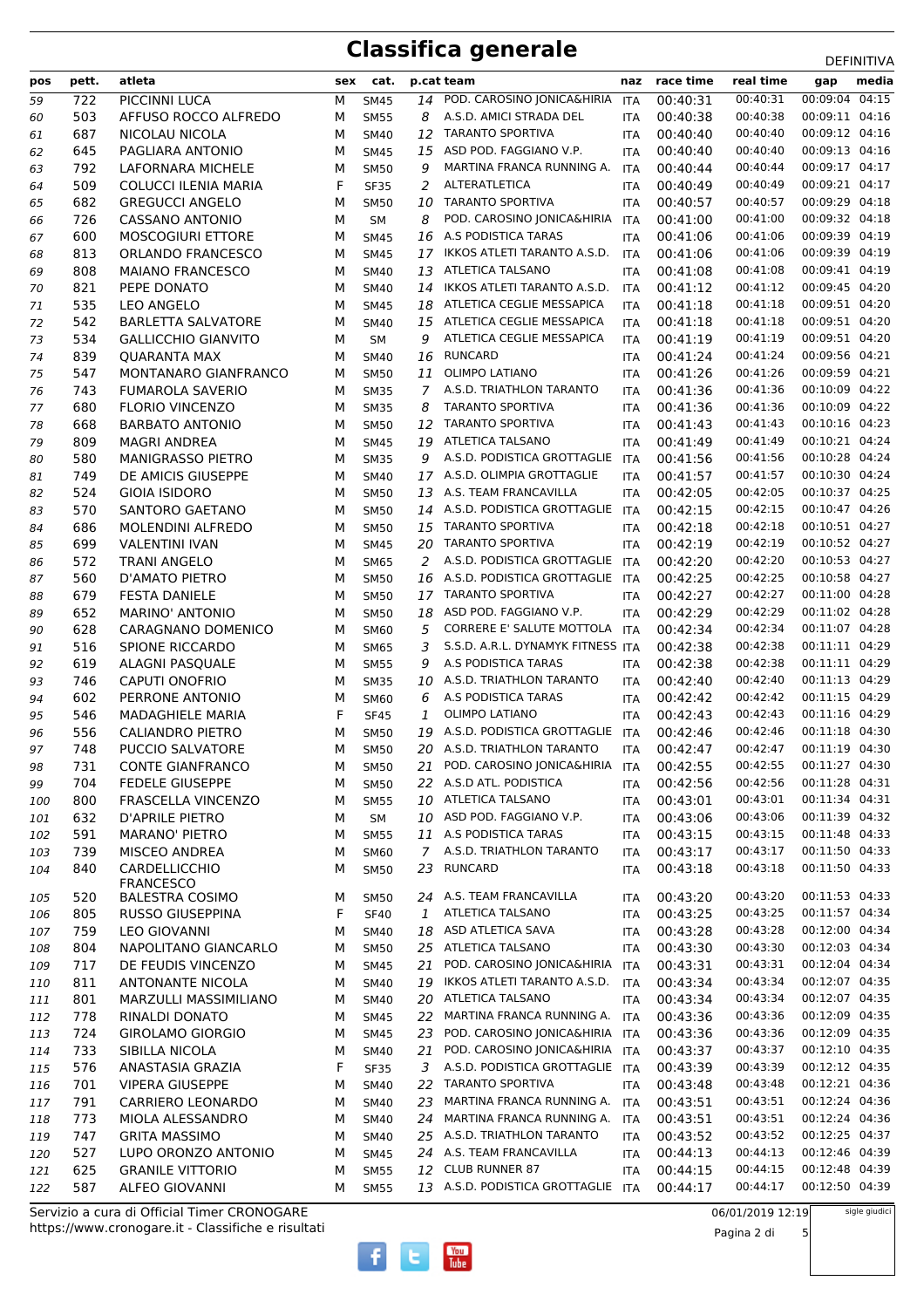# **Classifica generale** DEFINITIVA

| pos        | pett.      | atleta                                       | sex    | cat.                       |             | p.cat team                                       | naz                      | race time            | real time            | media<br>gap                     |
|------------|------------|----------------------------------------------|--------|----------------------------|-------------|--------------------------------------------------|--------------------------|----------------------|----------------------|----------------------------------|
| 123        | 545        | <b>GIOIA ROCCO FRANCESCO</b>                 | М      | <b>SM50</b>                |             | 26 OLIMPO LATIANO                                | ITA                      | 00:44:18             | 00:44:18             | 00:12:51 04:39                   |
| 124        | 737        | PIGNATELLI MARGHERITA                        | F      | <b>SF45</b>                | 2           | A.S.D. TRIATHLON TARANTO                         | ITA                      | 00:44:22             | 00:44:22             | 00:12:55 04:40                   |
| 125        | 653        | <b>CATUCCI ALESSIO</b>                       | M      | <b>SM35</b>                | 11          | NUOVA ATLETICA LATERZA                           | <b>ITA</b>               | 00:44:25             | 00:44:25             | 00:12:57 04:40                   |
| 126        | 536        | <b>LERNA ANTONIO</b>                         | M      | <b>SM50</b>                |             | 27 ATLETICA CEGLIE MESSAPICA                     | ITA                      | 00:44:28             | 00:44:28             | 00:13:01 04:40                   |
| 127        | 588        | <b>MAURI GIOACCHINO</b>                      | М      | <b>SM35</b>                |             | 12 A.S.D. PODISTICA GROTTAGLIE                   | ITA                      | 00:44:30             | 00:44:30             | 00:13:02 04:40                   |
| 128        | 539        | <b>SCATIGNA COSIMO</b>                       | M      | SM60                       | 8           | ATLETICA CEGLIE MESSAPICA                        | <b>ITA</b>               | 00:44:31             | 00:44:31             | 00:13:04 04:41                   |
| 129        | 772        | <b>MAGGI ORAZIO</b>                          | M      | <b>SM35</b>                | 13          | MARTINA FRANCA RUNNING A.                        | <b>ITA</b>               | 00:44:32             | 00:44:32             | 00:13:05 04:41                   |
| 130        | 659        | <b>FUMAROLA CARMELO</b>                      | M      | <b>SM45</b>                | 25          | LA PALESTRA ASD-MARTINA                          | ITA                      | 00:44:32             | 00:44:32             | 00:13:05 04:41                   |
| 131        | 643        | <b>MARINO' MICHELE</b>                       | M      | <b>SM65</b>                | 4           | ASD POD. FAGGIANO V.P.                           | ITA                      | 00:44:33             | 00:44:33             | 00:13:05 04:41                   |
| 132        | 823        | LA TORRE PAMELA                              | F      | <b>SF45</b>                | 3           | IKKOS ATLETI TARANTO A.S.D.                      | <b>ITA</b>               | 00:44:39             | 00:44:39             | 00:13:12 04:41                   |
| 133        | 669        | <b>BATTISTA COSIMO</b>                       | М      | <b>SM55</b>                | 14          | <b>TARANTO SPORTIVA</b>                          | ITA                      | 00:44:44             | 00:44:44             | 00:13:17 04:42                   |
| 134        | 790        | ZIGRINO DOMENICO                             | M      | <b>SM45</b>                | 26          | MARTINA FRANCA RUNNING A.                        | <b>ITA</b>               | 00:44:47             | 00:44:47             | 00:13:19 04:42                   |
| 135        | 596        | INTERNO' FABRIZIO                            | M      | <b>SM45</b>                |             | 27 A.S PODISTICA TARAS                           | <b>ITA</b>               | 00:44:48             | 00:44:48             | 00:13:20 04:42                   |
| 136        | 752        | <b>SCATIGNA ANGELO</b>                       | M      | <b>SM35</b>                |             | 14 A.S.D. OLIMPIA GROTTAGLIE                     | ITA                      | 00:44:54             | 00:44:54             | 00:13:26 04:43                   |
| 137        | 833        | MARIELLA CATARINA                            | F      | <b>SF45</b>                | 4           | <b>RUNCARD</b>                                   | <b>ITA</b>               | 00:44:56             | 00:44:56             | 00:13:29 04:43                   |
| 138        | 540        | <b>VALENTE ANTONIO</b>                       | М      | SM40                       |             | 26 ATLETICA CEGLIE MESSAPICA                     | ITA                      | 00:44:57             | 00:44:57             | 00:13:30 04:43                   |
| 139        | 702        | LUPO CARMELO                                 | М      | <b>SM40</b>                |             | 27 TARANTO SPORTIVA                              | <b>ITA</b>               | 00:44:58             | 00:44:58             | 00:13:31 04:43                   |
| 140        | 716        | CASTELLANO ANTONIO                           | M      | <b>SM50</b>                | 28          | POD. CAROSINO JONICA&HIRIA                       | <b>ITA</b>               | 00:44:59             | 00:44:59             | 00:13:32 04:44                   |
| 141        | 605        | <b>MAGNO ANDREA</b>                          | м      | <b>SM45</b>                |             | 28 A.S PODISTICA TARAS                           | <b>ITA</b>               | 00:45:10             | 00:45:10             | 00:13:42 04:45                   |
| 142        | 706        | SALINARI COSIMO                              | М      | <b>SM35</b>                |             | 15 A.S.D ATL. PODISTICA                          | <b>ITA</b>               | 00:45:11             | 00:45:11             | 00:13:43 04:45                   |
| 143        | 595        | <b>IANNUZZI ATTILIO</b>                      | М      | SM60                       | 9           | A.S PODISTICA TARAS                              | ITA                      | 00:45:16             | 00:45:16             | 00:13:48 04:45                   |
| 144        | 694        | SIMEONE FRANCESCO                            | М      | <b>SM50</b>                | 29          | <b>TARANTO SPORTIVA</b>                          | ITA                      | 00:45:17             | 00:45:17             | 00:13:50 04:45                   |
| 145        | 585        | <b>MARINELLI CIRO</b>                        | М      | <b>SM50</b>                |             | 30 A.S.D. PODISTICA GROTTAGLIE                   | <b>ITA</b>               | 00:45:18             | 00:45:18             | 00:13:50 04:46                   |
| 146        | 584        | <b>FANIGLIULO CIRO</b>                       | M      | <b>SM50</b>                | 31          | A.S.D. PODISTICA GROTTAGLIE                      | <b>ITA</b>               | 00:45:18             | 00:45:18             | 00:13:51 04:46                   |
| 147        | 543        | PIGNATELLI DANIELA                           | F      | SF                         | 1           | <b>OSTUNI RUNNER'S</b>                           | ITA                      | 00:45:26             | 00:45:26             | 00:13:59 04:46<br>00:14:02 04:47 |
| 148        | 507        | COLELLA VITO                                 | M      | <b>SM40</b>                |             | 28 ATLETICA MONOPOLI<br>15 A.S PODISTICA TARAS   | <b>ITA</b>               | 00:45:29             | 00:45:29<br>00:45:32 | 00:14:04 04:47                   |
| 149        | 599<br>511 | <b>MARUCCI COSIMO</b><br>DE TOMMASO RAFFAELE | М      | <b>SM55</b>                |             | 10 A.S. DOF AMATORI TURI                         | <b>ITA</b>               | 00:45:32<br>00:45:40 | 00:45:40             | 00:14:13 04:48                   |
| 150        | 688        | <b>NITTI VITO</b>                            | м<br>М | <b>SM60</b><br><b>SM50</b> | 32          | <b>TARANTO SPORTIVA</b>                          | ITA                      | 00:45:43             | 00:45:43             | 00:14:16 04:48                   |
| 151<br>152 | 636        | <b>GALASSO VITTORIO</b>                      | M      | <b>SM60</b>                | 11          | ASD POD. FAGGIANO V.P.                           | <b>ITA</b><br><b>ITA</b> | 00:45:50             | 00:45:50             | 00:14:22 04:49                   |
| 153        | 644        | <b>MATTESI MARIA EDVIGE</b>                  | F      | <b>SF45</b>                | 5           | ASD POD. FAGGIANO V.P.                           | <b>ITA</b>               | 00:45:51             | 00:45:51             | 00:14:24 04:49                   |
| 154        | 555        | <b>BROMO ORONZO</b>                          | м      | <b>SM50</b>                |             | 33 A.S.D. PODISTICA GROTTAGLIE                   | <b>ITA</b>               | 00:45:51             | 00:45:51             | 00:14:24 04:49                   |
| 155        | 760        | <b>BUCCOLIERO REMIGIO</b>                    | M      | <b>SM55</b>                | 16          | ASD ATLETICA SAVA                                | ITA                      | 00:45:53             | 00:45:53             | 00:14:25 04:49                   |
|            |            | <b>VITTORIO</b>                              |        |                            |             |                                                  |                          |                      |                      |                                  |
| 156        | 618        | DE CRISTOFARO DAVIDE                         | м      | <b>SM45</b>                |             | 29 A.S PODISTICA TARAS                           | <b>ITA</b>               | 00:45:56             | 00:45:56             | 00:14:28 04:50                   |
| 157        | 764        | <b>BUSLYETA ZANET</b>                        | F      | <b>SF50</b>                | 1           | MARTINA FRANCA RUNNING A.                        | ITA                      | 00:46:02             | 00:46:02             | 00:14:34 04:50                   |
| 158        | 583        | CAMPANELLA ANTONIO                           | M      | <b>SM55</b>                |             | 17 A.S.D. PODISTICA GROTTAGLIE                   | <b>ITA</b>               | 00:46:05             | 00:46:05             | 00:14:37 04:50                   |
| 159        | 835        | <b>MARRAFFA CARMELO</b>                      | м      | <b>SM60</b>                | 12          | <b>RUNCARD</b>                                   | ITA                      | 00:46:11             | 00:46:11             | 00:14:43 04:51                   |
| 160        | 620        | LOMBARDI ROSA                                | F      | <b>SF45</b>                | 6           | A.S PODISTICA TARAS                              | <b>ITA</b>               | 00:46:16             | 00:46:16             | 00:14:49 04:52                   |
| 161        | 741        | LOFINO GIANFRANCO                            | М      | <b>SM60</b>                |             | 13 A.S.D. TRIATHLON TARANTO                      | <b>ITA</b>               | 00:46:16             | 00:46:16             | 00:14:49 04:52                   |
| 162        | 824        | PALUMMIERI ALESSIO                           | М      | <b>SM35</b>                | 16          | IKKOS ATLETI TARANTO A.S.D.                      | <b>ITA</b>               | 00:46:22             | 00:46:22             | 00:14:54 04:52                   |
| 163        | 683        | <b>INDELICATI GIUSEPPE</b>                   | М      | SM60                       | 14          | <b>TARANTO SPORTIVA</b>                          | ITA                      | 00:46:36             | 00:46:36             | 00:15:09 04:54                   |
| 164        | 712        | LOBARCO PASQUALE                             | м      | <b>SM50</b>                | 34          | <b>BODY ANGEL</b><br>15 A.S.D. TRIATHLON TARANTO | <b>ITA</b>               | 00:46:48             | 00:46:48             | 00:15:20 04:55<br>00:15:24 04:55 |
| 165        | 745        | <b>BOCCUNI FABRIZIO</b>                      | М      | <b>SM60</b>                |             | 30 ASD POD. FAGGIANO V.P.                        | <b>ITA</b>               | 00:46:51             | 00:46:51<br>00:47:07 | 00:15:39 04:57                   |
| 166        | 631        | <b>CANNARILE SAVERIO</b><br><b>MASSIMO</b>   | М      | <b>SM45</b>                |             |                                                  | ITA                      | 00:47:07             |                      |                                  |
| 167        | 730        | <b>TRANI GIUSEPPE</b>                        | м      | <b>SM50</b>                | 35          | POD. CAROSINO JONICA&HIRIA                       | ITA                      | 00:47:12             | 00:47:12             | 00:15:45 04:58                   |
| 168        | 673        | <b>CESAREO VINCENZO</b>                      | М      | <b>SM55</b>                | 18          | <b>TARANTO SPORTIVA</b>                          | <b>ITA</b>               | 00:47:14             | 00:47:14             | 00:15:47 04:58                   |
| 169        | 678        | DE VIRGILIS SABRINA                          | F      | <b>SF35</b>                | 4           | <b>TARANTO SPORTIVA</b>                          | ITA                      | 00:47:20             | 00:47:20             | 00:15:53 04:58                   |
| 170        | 565        | MANIGRASSO COSIMO                            | М      | <b>SM45</b>                | 31          | A.S.D. PODISTICA GROTTAGLIE ITA                  |                          | 00:47:20             | 00:47:20             | 00:15:53 04:58                   |
| 171        | 567        | <b>QUARANTA EUFEMIA</b>                      | F      | <b>SF45</b>                | $7^{\circ}$ | A.S.D. PODISTICA GROTTAGLIE                      | <b>ITA</b>               | 00:47:20             | 00:47:20             | 00:15:53 04:58                   |
| 172        | 787        | CARBOTTI COLUCCI ROSA                        | F      | <b>SF45</b>                | 8           | MARTINA FRANCA RUNNING A.                        | ITA                      | 00:47:22             | 00:47:22             | 00:15:54 04:59                   |
| 173        | 788        | LERARIO VITANTONIO                           | М      | <b>SM55</b>                | 19          | MARTINA FRANCA RUNNING A. ITA                    |                          | 00:47:22             | 00:47:22             | 00:15:55 04:59                   |
| 174        | 779        | SEMERARO VITANTONIO                          | М      | <b>SM50</b>                | 36          | MARTINA FRANCA RUNNING A.                        | <b>ITA</b>               | 00:47:22             | 00:47:22             | 00:15:55 04:59                   |
| 175        | 664        | SEMERARO ANGELO                              | М      | <b>SM50</b>                |             | 37 LA PALESTRA ASD-MARTINA                       | ITA                      | 00:47:22             | 00:47:22             | 00:15:55 04:59                   |
| 176        | 670        | <b>BOZZARDI SALVINO</b>                      | М      | <b>SM55</b>                |             | 20 TARANTO SPORTIVA                              | ITA                      | 00:47:23             | 00:47:23             | 00:15:55 04:59                   |
| 177        | 685        | <b>MARINO' MARIA</b>                         | F      | <b>SF55</b>                | 1           | <b>TARANTO SPORTIVA</b>                          | ITA                      | 00:47:23             | 00:47:23             | 00:15:56 04:59                   |
| 178        | 826        | RAPESO ANGELO                                | М      | <b>SM45</b>                | 32          | <b>RUNCARD</b>                                   | ITA                      | 00:47:29             | 00:47:29             | 00:16:02 04:59                   |
| 179        | 658        | <b>SISTO MARTINO</b>                         | М      | <b>SM55</b>                | 21          | G.S. PAOLOTTI - ATL MARTINA                      | ITA                      | 00:47:33             | 00:47:33             | 00:16:05 05:00                   |
| 180        | 736        | <b>VENERITO VINCENZO</b>                     | М      | <b>SM45</b>                |             | 33 A.S.D. TRIATHLON TARANTO                      | <b>ITA</b>               | 00:47:43             | 00:47:43             | 00:16:15 05:01                   |
| 181        | 750        | <b>IEVA CINZIA</b>                           | F      | <b>SF45</b>                | 9           | A.S.D. OLIMPIA GROTTAGLIE                        | ITA                      | 00:47:46             | 00:47:46             | 00:16:19 05:01                   |
| 182        | 820        | <b>URBANI MARCELLO</b>                       | М      | <b>SM50</b>                | 38          | IKKOS ATLETI TARANTO A.S.D.                      | <b>ITA</b>               | 00:47:57             | 00:47:57             | 00:16:29 05:02                   |
| 183        | 803        | MICCOLI SALVATORE                            | М      | <b>SM50</b>                |             | 39 ATLETICA TALSANO                              | <b>ITA</b>               | 00:48:20             | 00:48:20             | 00:16:53 05:05                   |
| 184        | 538        | <b>ROMA LUIGI</b>                            | М      | <b>SM40</b>                |             | 29 ATLETICA CEGLIE MESSAPICA                     | ITA                      | 00:48:24             | 00:48:24             | 00:16:57 05:05                   |
| 185        | 561        | D'URSO DELIA                                 | F      | <b>SF55</b>                | 2           | A.S.D. PODISTICA GROTTAGLIE ITA                  |                          | 00:48:25             | 00:48:25             | 00:16:57 05:05                   |

 $\begin{bmatrix}\n\frac{\text{Vou}}{\text{Iube}}\n\end{bmatrix}$ 

Ŧ

 $\mathbf{E}$ 

https://www.cronogare.it - Classifiche e risultati Servizio a cura di Official Timer CRONOGARE

Pagina 3 di 5

sigle giudici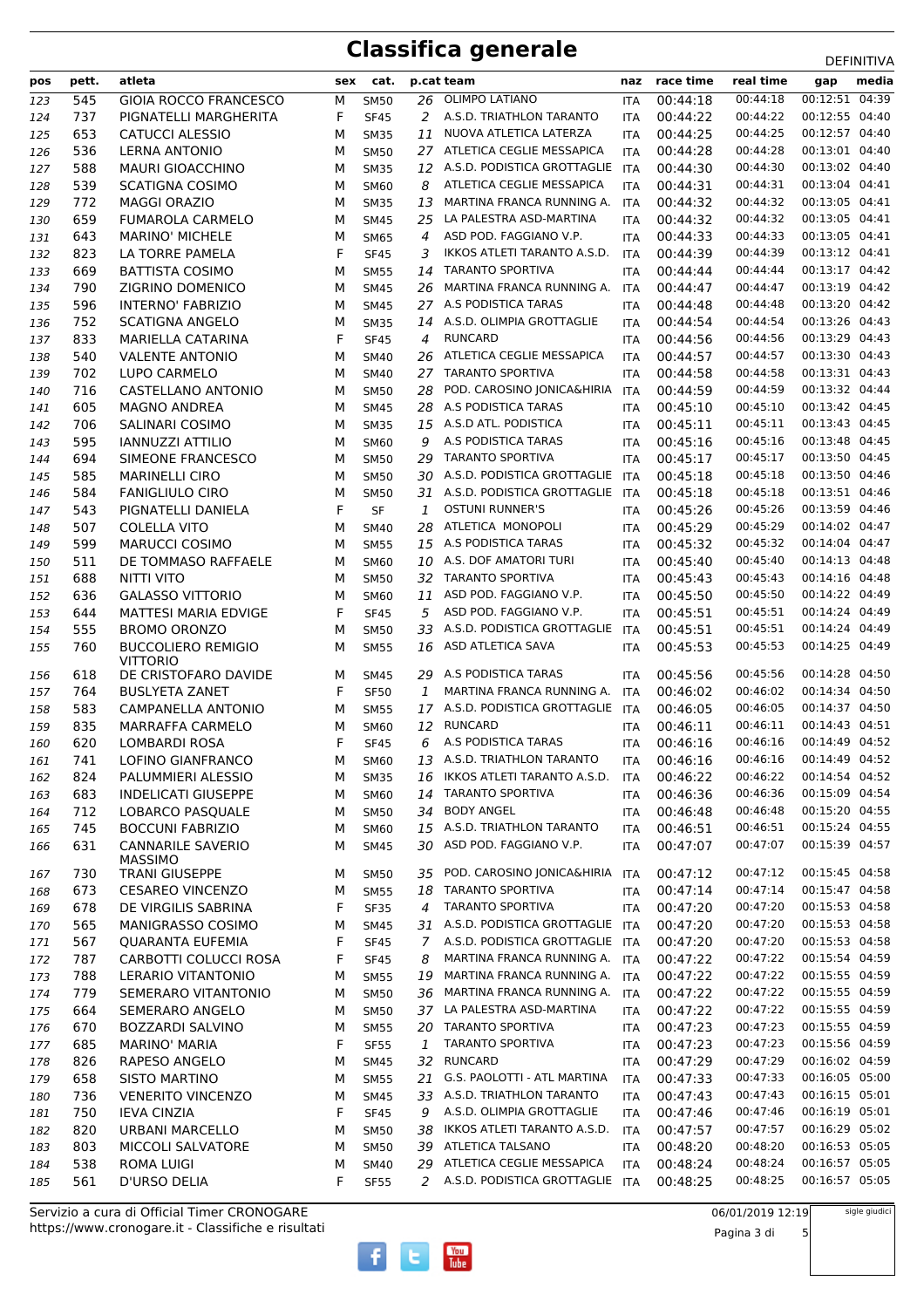# **Classifica generale** DEFINITIVA

| pos | pett. | atleta                                          | sex | cat.        |                | p.cat team                      | naz        | race time | real time | gap            | media |
|-----|-------|-------------------------------------------------|-----|-------------|----------------|---------------------------------|------------|-----------|-----------|----------------|-------|
| 186 | 755   | <b>LOVELLI MONICA</b>                           | F   | <b>SF</b>   | 2              | TEAM PIANETA SPORT              | <b>ITA</b> | 00:48:26  | 00:48:26  | 00:16:59 05:05 |       |
| 187 | 796   | <b>FERRANTE GIANFRANCO</b>                      | М   | <b>SM45</b> | 34             | MARTINA FRANCA RUNNING A.       | <b>ITA</b> | 00:48:29  | 00:48:29  | 00:17:02 05:06 |       |
| 188 | 693   | <b>SCORZA VITO</b>                              | M   | <b>SM65</b> | 5              | <b>TARANTO SPORTIVA</b>         | <b>ITA</b> | 00:48:30  | 00:48:30  | 00:17:03 05:06 |       |
| 189 | 551   | <b>BATTAFARANO GIUSEPPE</b>                     | M   | <b>SM50</b> | 40             | <b>NOVA SIRI MARATHON</b>       | <b>ITA</b> | 00:48:31  | 00:48:31  | 00:17:04 05:06 |       |
| 190 | 751   | <b>MOSCA IVAN</b>                               | М   | <b>SM35</b> |                | 17 A.S.D. OLIMPIA GROTTAGLIE    | <b>ITA</b> | 00:48:32  | 00:48:32  | 00:17:05 05:06 |       |
| 191 | 553   | <b>ANNICCHIARICO LUCIA</b>                      | F   | <b>SF60</b> | 1              | A.S.D. PODISTICA GROTTAGLIE     | <b>ITA</b> | 00:48:42  | 00:48:42  | 00:17:14 05:07 |       |
| 192 | 677   | DE ROSA PATRIZIO                                | М   | <b>SM55</b> | 22             | <b>TARANTO SPORTIVA</b>         | <b>ITA</b> | 00:48:42  | 00:48:42  | 00:17:15 05:07 |       |
| 193 | 569   | SANTORO ANNAMARIA                               | F   | <b>SF50</b> | 2              | A.S.D. PODISTICA GROTTAGLIE     | ITA        | 00:48:44  | 00:48:44  | 00:17:17 05:07 |       |
| 194 | 623   | D'ONOFRIO PASQUALINA                            | F   | <b>SF50</b> | 3              | <b>CLUB RUNNER 87</b>           | ITA        | 00:48:49  | 00:48:49  | 00:17:22 05:08 |       |
| 195 | 624   | DANZA GRAZIA                                    | F   | <b>SF55</b> | 3              | <b>CLUB RUNNER 87</b>           | <b>ITA</b> | 00:48:49  | 00:48:49  | 00:17:22 05:08 |       |
| 196 | 510   | DE TOMMASO                                      | F   | <b>SF</b>   | 3              | A.S. DOF AMATORI TURI           | <b>ITA</b> | 00:48:54  | 00:48:54  | 00:17:27 05:08 |       |
| 197 | 696   | <b>MARIANTONIETTA</b><br><b>STAGNI GIUSEPPE</b> | M   | <b>SM45</b> | 35             | <b>TARANTO SPORTIVA</b>         | <b>ITA</b> | 00:48:59  | 00:48:59  | 00:17:32 05:09 |       |
| 198 | 721   | PETRICCIUOLO RAFFAELE                           | M   | <b>SM40</b> | 30             | POD. CAROSINO JONICA&HIRIA      | <b>ITA</b> | 00:49:04  | 00:49:04  | 00:17:36 05:09 |       |
| 199 | 571   | SILIBERTO FRANCESCO                             | M   | <b>SM45</b> |                | 36 A.S.D. PODISTICA GROTTAGLIE  | ITA        | 00:49:13  | 00:49:13  | 00:17:46 05:10 |       |
| 200 | 761   | LOMARTIRE SALVATORE                             | M   | <b>SM70</b> | 1              | ASD ATLETICA SAVA               | <b>ITA</b> | 00:49:15  | 00:49:15  | 00:17:48 05:11 |       |
| 201 | 814   | PETRUZZI MASSIMO                                | M   | <b>SM45</b> | 37             | IKKOS ATLETI TARANTO A.S.D.     | <b>ITA</b> | 00:49:28  | 00:49:28  | 00:18:01 05:12 |       |
| 202 | 705   | <b>RESTA LORENZO</b>                            | М   | <b>SM70</b> | 2              | A.S.D ATL. PODISTICA            | <b>ITA</b> | 00:49:36  | 00:49:36  | 00:18:09 05:13 |       |
| 203 | 834   | STAMERRA MARIO                                  | М   | <b>SM35</b> | 18             | <b>RUNCARD</b>                  | <b>ITA</b> | 00:49:38  | 00:49:38  | 00:18:10 05:13 |       |
| 204 | 671   | <b>BUCCI MARIA</b>                              | F   | <b>SF40</b> | 2              | <b>TARANTO SPORTIVA</b>         | <b>ITA</b> | 00:49:45  | 00:49:45  | 00:18:18 05:14 |       |
| 205 | 690   | PIGNATELLI GIOVANNI                             | М   | <b>SM40</b> | 31             | <b>TARANTO SPORTIVA</b>         | <b>ITA</b> | 00:49:45  | 00:49:45  | 00:18:18 05:14 |       |
| 206 | 531   | <b>ANTICO MICHELE</b>                           | М   | <b>SM45</b> | 38             | ATLETICA CEGLIE MESSAPICA       | <b>ITA</b> | 00:49:52  | 00:49:52  | 00:18:25 05:14 |       |
| 207 | 566   | MANIGRASSO MARIANNA                             | F   | <b>SF40</b> | 3              | A.S.D. PODISTICA GROTTAGLIE     | <b>ITA</b> | 00:49:58  | 00:49:58  | 00:18:30 05:15 |       |
| 208 | 692   | <b>RIZZO ROBERTO</b>                            | М   | <b>SM45</b> | 39             | <b>TARANTO SPORTIVA</b>         | <b>ITA</b> | 00:49:58  | 00:49:58  | 00:18:31 05:15 |       |
| 209 | 735   | <b>BENEDETTO MARIO</b>                          | M   | <b>SM55</b> | 23             | A.S.D. TRIATHLON TARANTO        | <b>ITA</b> | 00:50:11  | 00:50:11  | 00:18:43 05:16 |       |
| 210 | 579   | <b>GALEONE ANTONIO</b>                          | M   | <b>SM70</b> | 3              | A.S.D. PODISTICA GROTTAGLIE     | <b>ITA</b> | 00:50:22  | 00:50:22  | 00:18:54 05:18 |       |
| 211 | 512   | <b>BRANDI VITANTONIO</b>                        | М   | <b>SM50</b> | 41             | POD. VALLE D'ITRIA              | <b>ITA</b> | 00:50:26  | 00:50:26  | 00:18:58 05:18 |       |
| 212 | 827   | DE LEONARDIS ELEONORA                           | F   | <b>SF</b>   | 4              | <b>RUNCARD</b>                  | <b>ITA</b> | 00:50:30  | 00:50:30  | 00:19:03 05:18 |       |
| 213 | 657   | <b>SCARAFILE MARCO</b>                          | М   | <b>SM40</b> | 32             | G.S. PAOLOTTI - ATL MARTINA     | <b>ITA</b> | 00:50:34  | 00:50:34  | 00:19:07 05:19 |       |
| 214 | 661   | <b>MASTROVITO FRANCESCO</b>                     | М   | <b>SM40</b> | 33             | LA PALESTRA ASD-MARTINA         | <b>ITA</b> | 00:50:38  | 00:50:38  | 00:19:11 05:19 |       |
| 215 | 526   | LONOCE LUCIA                                    | F   | <b>SF45</b> | 10             | A.S. TEAM FRANCAVILLA           | <b>ITA</b> | 00:50:41  | 00:50:41  | 00:19:14 05:20 |       |
| 216 | 841   | LENTI IOLANDA                                   | F   | <b>SF40</b> | 4              | <b>RUNCARD</b>                  | <b>ITA</b> | 00:50:54  | 00:50:54  | 00:19:27 05:21 |       |
| 217 | 807   | PACIFICO NICOLA                                 | М   | <b>SM35</b> | 19             | ATLETICA TALSANO                | <b>ITA</b> | 00:51:00  | 00:51:00  | 00:19:33 05:22 |       |
| 218 | 667   | ARGESE PATRIZIA                                 | F   | <b>SF45</b> | 11             | <b>TARANTO SPORTIVA</b>         | <b>ITA</b> | 00:51:01  | 00:51:01  | 00:19:34 05:22 |       |
| 219 | 691   | PIZZOLEO FRANCESCO                              | M   | <b>SM45</b> | 40             | <b>TARANTO SPORTIVA</b>         | <b>ITA</b> | 00:51:01  | 00:51:01  | 00:19:34 05:22 |       |
| 220 | 836   | PASSARELLI LUCIANO                              | М   | <b>SM50</b> | 42             | <b>RUNCARD</b>                  | <b>ITA</b> | 00:51:09  | 00:51:09  | 00:19:42 05:23 |       |
| 221 | 675   | D'APRANO ROSARIA                                | F   | <b>SF50</b> | 4              | <b>TARANTO SPORTIVA</b>         | <b>ITA</b> | 00:51:11  | 00:51:11  | 00:19:44 05:23 |       |
| 222 | 582   | TALO' COSTANZO                                  | М   | <b>SM70</b> | 4              | A.S.D. PODISTICA GROTTAGLIE     | ITA        | 00:51:18  | 00:51:18  | 00:19:51 05:23 |       |
| 223 | 727   | <b>BENVENUTO CATALDO</b>                        | М   | <b>SM55</b> | 24             | POD. CAROSINO JONICA&HIRIA      | ITA        | 00:51:21  | 00:51:21  | 00:19:54 05:24 |       |
| 224 | 541   | <b>VENERITO DOMENICO</b>                        | М   | <b>SM45</b> | 41             | ATLETICA CEGLIE MESSAPICA       | <b>ITA</b> | 00:51:28  | 00:51:28  | 00:20:01 05:24 |       |
| 225 | 502   | <b>MARIANO MARIO</b>                            | М   | <b>SM60</b> |                | 16 A.S.D. TRE CASALI            | ITA        | 00:51:33  | 00:51:33  | 00:20:06 05:25 |       |
| 226 | 522   | SALVATORE<br>D'ANGELA GRAZIA                    | F   | <b>SF50</b> | 5              | A.S. TEAM FRANCAVILLA           | ITA        | 00:51:45  | 00:51:45  | 00:20:18 05:26 |       |
| 227 | 674   | <b>CONTE MARINA</b>                             | F   | <b>SF40</b> | 5              | <b>TARANTO SPORTIVA</b>         | <b>ITA</b> | 00:51:47  | 00:51:47  | 00:20:20 05:27 |       |
| 228 | 590   | <b>FUNIATI CLAUDIA</b>                          | F   | <b>SF35</b> | 5              | A.S PODISTICA TARAS             | <b>ITA</b> | 00:52:13  | 00:52:13  | 00:20:45 05:29 |       |
| 229 | 529   | RUGGIERO ANNA MARIA                             | F   | <b>SF40</b> | 6              | A.S. TEAM FRANCAVILLA           | <b>ITA</b> | 00:52:27  | 00:52:27  | 00:21:00 05:31 |       |
| 230 | 794   | ACQUAVIVA RAFFAELE                              | М   | <b>SM50</b> | 43             | MARTINA FRANCA RUNNING A.       | ITA        | 00:52:30  | 00:52:30  | 00:21:03 05:31 |       |
| 231 | 676   | DE BELLIS FABIO                                 | М   | <b>SM50</b> | 44             | <b>TARANTO SPORTIVA</b>         | <b>ITA</b> | 00:52:36  | 00:52:36  | 00:21:08 05:32 |       |
| 232 | 711   | <b>FAVIA MARCELLO</b>                           | М   | <b>SM55</b> | 25             | <b>BODY ANGEL</b>               | <b>ITA</b> | 00:52:48  | 00:52:48  | 00:21:21 05:33 |       |
| 233 | 665   | SEMERARO DONATO                                 | М   | <b>SM50</b> |                | 45 LA PALESTRA ASD-MARTINA      | <b>ITA</b> | 00:52:58  | 00:52:58  | 00:21:30 05:34 |       |
| 234 | 662   | MONTANARO GIOVANNI                              | М   | <b>SM55</b> | 26             | LA PALESTRA ASD-MARTINA         | <b>ITA</b> | 00:52:58  | 00:52:58  | 00:21:31 05:34 |       |
| 235 | 697   | <b>TORSELLO POMPEO</b>                          | М   | <b>SM50</b> | 46             | <b>TARANTO SPORTIVA</b>         | ITA        | 00:53:03  | 00:53:03  | 00:21:36 05:35 |       |
| 236 | 713   | MASSAFRA GIORGIO                                | М   | <b>SM45</b> | 42             | <b>BODY ANGEL</b>               | <b>ITA</b> | 00:53:09  | 00:53:09  | 00:21:41 05:35 |       |
| 237 | 564   | LUCATELLI ANTONIO                               | М   | <b>SM55</b> |                | 27 A.S.D. PODISTICA GROTTAGLIE  | ITA        | 00:53:26  | 00:53:26  | 00:21:59 05:37 |       |
| 238 | 627   | SERINO ROBERTA                                  | F   | <b>SF40</b> | $\overline{7}$ | <b>CLUB RUNNER 87</b>           | <b>ITA</b> | 00:53:36  | 00:53:36  | 00:22:09 05:38 |       |
| 239 | 718   | <b>LILLO VITO</b>                               | М   | <b>SM60</b> | 17             | POD. CAROSINO JONICA&HIRIA ITA  |            | 00:53:46  | 00:53:46  | 00:22:19 05:39 |       |
| 240 | 563   | <b>DEMITRI VITA</b>                             | F   | <b>SF55</b> | 4              | A.S.D. PODISTICA GROTTAGLIE ITA |            | 00:53:53  | 00:53:53  | 00:22:25 05:40 |       |
| 241 | 738   | DANIELE MARISA                                  | F   | <b>SF55</b> | 5              | A.S.D. TRIATHLON TARANTO        | <b>ITA</b> | 00:54:02  | 00:54:02  | 00:22:35 05:41 |       |
| 242 | 554   | ARCADIO MAURO                                   | М   | <b>SM55</b> | 28             | A.S.D. PODISTICA GROTTAGLIE ITA |            | 00:54:03  | 00:54:03  | 00:22:35 05:41 |       |
| 243 | 562   | DE GIORGIO CIRO                                 | М   | <b>SM55</b> |                | 29 A.S.D. PODISTICA GROTTAGLIE  | <b>ITA</b> | 00:54:03  | 00:54:03  | 00:22:35 05:41 |       |
| 244 | 607   | <b>D'ETTORRE COSIMO</b>                         | М   | <b>SM75</b> | 1              | ASD POD. FAGGIANO V.P.          | <b>ITA</b> | 00:54:03  | 00:54:03  | 00:22:36 05:41 |       |
| 245 | 695   | SPORTELLI SILVANO                               | М   | <b>SM50</b> | 47             | <b>TARANTO SPORTIVA</b>         | <b>ITA</b> | 00:54:26  | 00:54:26  | 00:22:58 05:43 |       |
| 246 | 822   | D'IPPOLITO ALESSANDRO                           | М   | <b>SM40</b> | 34             | IKKOS ATLETI TARANTO A.S.D.     | ITA        | 00:54:57  | 00:54:57  | 00:23:30 05:46 |       |
| 247 | 684   | LAGIOIA CHRISTIAN                               | М   | <b>SM45</b> | 43             | <b>TARANTO SPORTIVA</b>         | <b>ITA</b> | 00:55:07  | 00:55:07  | 00:23:40 05:48 |       |
| 248 | 723   | SIBILLA COSIMA                                  | F   | <b>SF50</b> | 6              | POD. CAROSINO JONICA&HIRIA ITA  |            | 00:55:18  | 00:55:18  | 00:23:51 05:49 |       |

 $\begin{bmatrix}\n\frac{\text{Vou}}{\text{Iube}}\n\end{bmatrix}$ 

Ŧ

 $\mathbf{E}$ 

https://www.cronogare.it - Classifiche e risultati Servizio a cura di Official Timer CRONOGARE

06/01/2019 12:19

Pagina 4 di 5

sigle giudici